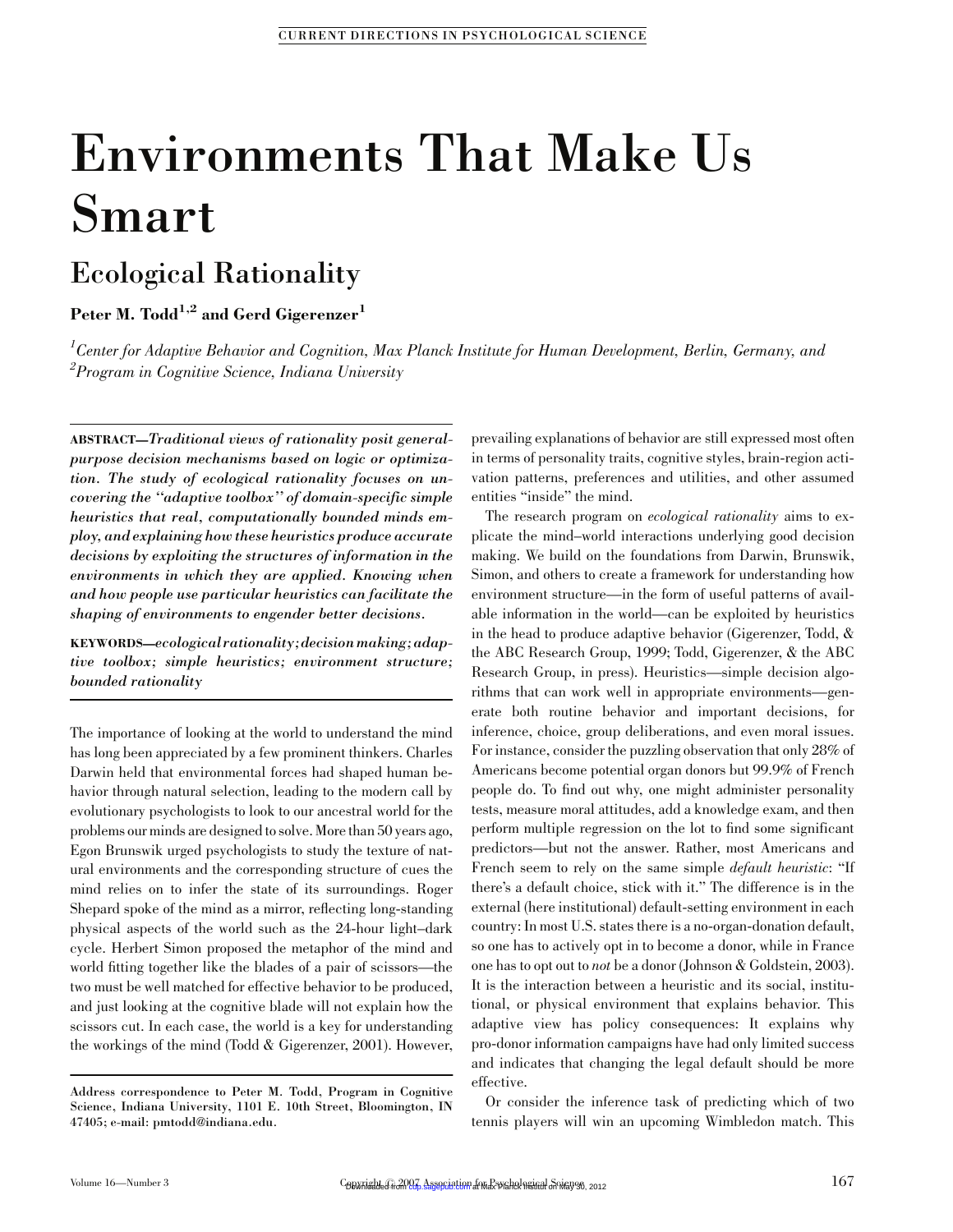decision can be made on the basis of pieces of information, or cues, that could be looked up about each player, such as whether they are past champions, how many games they have won this season, what their seeding by the Wimbledon experts is, and so on. More simply, one could ignore all of this information and just rely on the recognition heuristic: ''If you recognize one player and not the other, then predict the recognized one will win'' (Gigerenzer, 2007). Tennis novices make predictions in line with this heuristic often (90% of the time). More surprisingly, their collective recognition can be even more accurate (e.g., correct on 72% of men's 2003 matches) than the Wimbledon experts' ratings (69%). But the recognition heuristic will only perform so well in environments that it is suited to—namely, those where the ''biggest'' objects (like the biggest winners in sports) are frequently discussed and hence likely to be recognized.

Our research program has two components that correspond to the two blades of Simon's scissors:

- (a) The study of the ''adaptive toolbox'' of decision mechanisms in the mind (see Table 1 for examples). The goal is to uncover and understand heuristics for inference and preference (e.g., tasks of categorization, estimation, and choice), their building blocks, the few pieces of information they use, and the evolved abilities they exploit. The methods employed are theoretical and experimental.
- (b) The study of the ecological rationality of decision mechanisms. The goal is to determine what environmental structures enable a given heuristic to be successful, and where it will fail. The methods also include computer simulation and mathematical analysis.

The first component is explanatory, asking, for instance, how people make decisions about organ donation or winning sports competitors. The second is normative, determining what environment structures will increase organ-donation rates or help the recognition heuristic to predict match outcomes accurately. The study of ecological rationality, our focus here, requires clear definitions of both heuristics and environments.

# STUDYING ECOLOGICAL RATIONALITY IN DECISION MAKING

The modern study of decision making began with the normative ideal that good decisions follow the mathematical prescriptions of Bayes's rule, or the maximization of expected utility. In these views, there is only one mental tool, and the question of this tool's ecological rationality—its fit to different environments—does not arise. But now there is an impressive body of experimental evidence showing that people often make decisions in an entirely different way: Humans rely on multiple simple decision heuristics, not one general-purpose calculus of rationality (e.g., Bröder & Schiffer, 2003; Gigerenzer, 2007). Individuals can certainly be led to use particular heuristics in inappropriate environments and consequently make errors, as the heuristicsand-biases research tradition emphasized (Kahneman, Slovic, & Tversky, 1982). The study of ecological rationality goes beyond this beginning: By (a) designing computational models of heuristics, it (b) specifies which environments are appropriate for which heuristics, and vice versa.

People often rely on a single reason to make decisions; but can this particular heuristic approach—restricting information

#### TABLE 1

Sample Heuristics, Environmental Structures That Make Them Ecologically Rational, and Surprising Predictions

| Heuristic                              | Definition <sup>1</sup>                                                                                                                                                                              | Ecologically rational if                                                                           | Surprising predictions                                                                                                           |
|----------------------------------------|------------------------------------------------------------------------------------------------------------------------------------------------------------------------------------------------------|----------------------------------------------------------------------------------------------------|----------------------------------------------------------------------------------------------------------------------------------|
| Recognition                            | To decide which of two options is<br>greater on some criterion, if only<br>one option is recognized, choose<br>that one.                                                                             | Recognition is a valid cue ( <i>i.e.</i> , leads<br>to correct decisions over half of the<br>time) | Contradicting information about<br>recognized object is ignored;<br>recognizing fewer options can lead<br>to greater accuracy.   |
| Take The Best<br>(see Fig. 1)          | As above, but if both options are<br>recognized,<br>$(1)$ search through cues in<br>order of validity<br>$(2)$ stop search on first<br>discriminating cue<br>$(3)$ choose option favored by this cue | Cue validities vary highly; moderate<br>to high redundancy between cues                            | Can decide more accurately than<br>multiple regression, neural<br>networks, and exemplar models<br>when generalizing to new data |
| Tallying (unit-weight<br>linear model) | To estimate criterion for some object,<br>count number of favoring cues.                                                                                                                             | Cue validities vary little; low cue<br>redundancy (Hogarth & Karelaia,<br>2006).                   | Can decide as accurately as multiple<br>regression                                                                               |
| Try-a-dozen<br>(satisficing)           | To select a high-valued option from an<br>unknown sequence, set an<br>aspiration level at highest value<br>seen in first 12 options, then choose<br>next option that exceeds aspiration.             | Unknown distribution of option<br>values; no returning to previously<br>seen options               | Near-optimal performance over a wide<br>range of sequence lengths (i.e.,<br>number of available options matters<br>little)       |

Note.  $^{1}$ For further details, see Gigerenzer et al. (1999).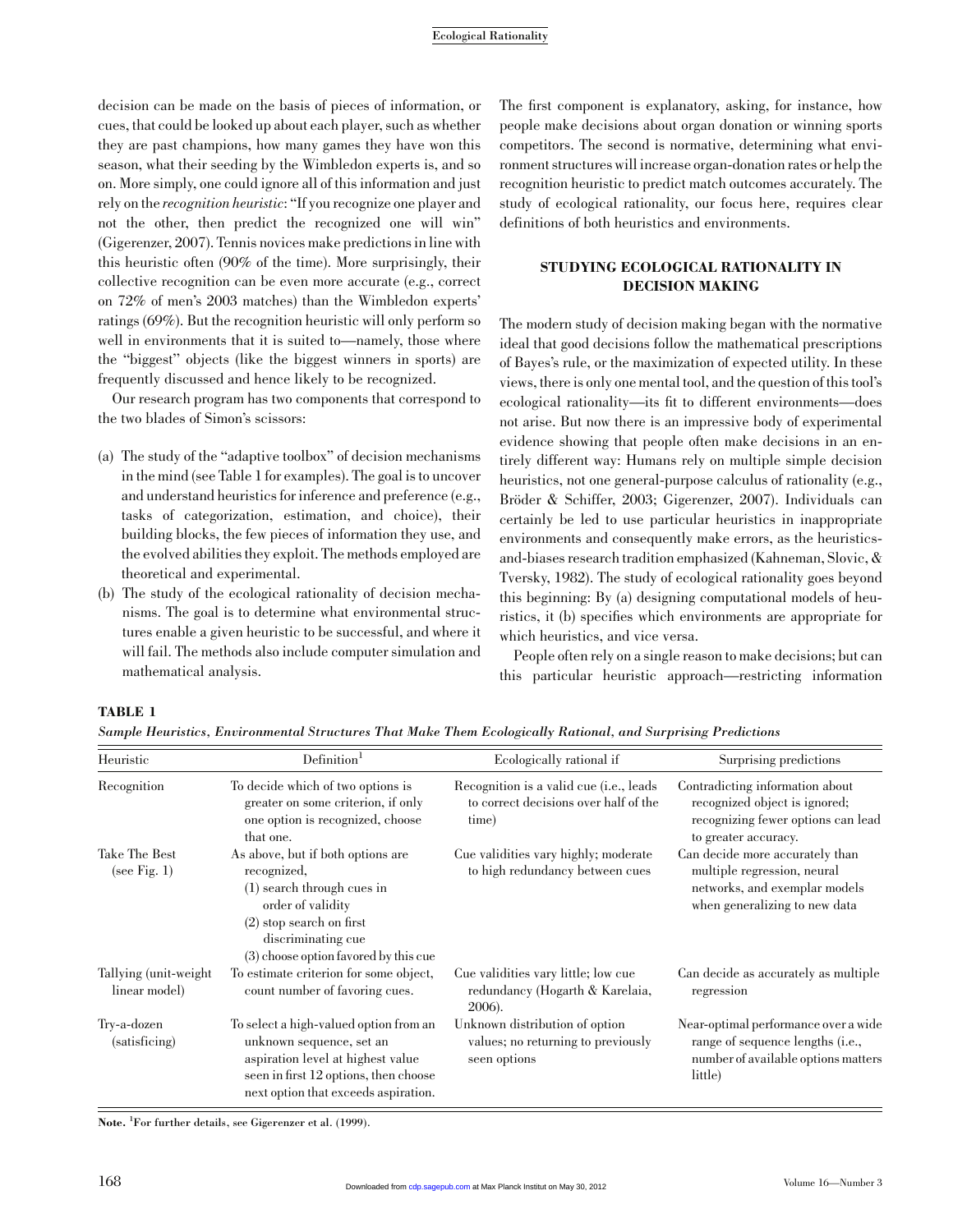use as much as possible—ever be reasonable? To answer, we must first define specific models of heuristics that use a single reason and then compare them with traditional rational approaches, which use several. We have proposed a class of "fast and frugal" heuristics that rely on the principle of one-reason decision making, such as the Take The Best heuristic (Gigerenzer & Goldstein, 1996; Gigerenzer et al., 1999; see Fig. 1). Take The Best searches for cues in order of their validity—that is, their rate of making correct decisions—and stops searching as soon as it finds a cue that distinguishes between the alternatives (which may be the first cue, or the second, or one further down the list); this is the single ''best'' available cue that the heuristic takes to make a decision.

Take The Best and other one-reason decision heuristics are frugal in that they do not look for any more information than is needed to make an inference. Such heuristics are also fast because they do not involve any complex computation—not even the multiplication and addition required by weighted additive



Fig. 1. Information processing steps in heuristics in the class of onereason decision mechanisms. Many classes of heuristics consist of building blocks, including: (1) a search rule that determines what information (cues or features, in memory or external environment) is searched for, in what order; (2) a stopping rule that terminates search for cues; and (3) a decision rule that makes a decision using the cues found. In the class of heuristics shown here, the third building block uses only one cue—one reason—to make the decision. Different types of one-reason heuristics can be built by selecting building blocks that are adapted to particular environmental structure. For instance, if one knows which cues are more or less valid (individually accurate) in a particular domain, the validity-ordered search used as the first building block in the Take The Best heuristic will work well; while if one has little knowledge about an environment, random search through the cues can be adaptive (as embodied in the Minimalist heuristic, which selects cues to check in a random order).

mechanisms (standard decision models that add up all cue values multiplied by cue importance weights to find an overall value for each choice option). Furthermore, they work well to make correct inferences in particular types of environments. For instance, Take The Best will not do well compared to weighted additive or tallying mechanisms in environments where the distribution of cue importance is uniform (i.e., the available pieces of information are roughly equal in their usefulness). But many environments, such as those of consumer choice or mate choice, are characterized instead by a distribution of cue importance that falls off rapidly (a ''J-shaped'' distribution), so that the most influential cue is considerably more important than the second, which is considerably more important than the third, and so on. In such environments, Take The Best can outperform the weighted additive model, particularly when generalizing to new decisions (Gigerenzer et al., 1999; Hogarth & Karelaia, 2006). When environments are moderately unpredictable and learning samples are small, as with many social and economic situations, Take The Best also tends to make inferences as accurately as or better than multiple regression, neural networks, and other machine-learning models (Chater, Oaksford, Nakisa, & Redington, 2003). Thus, in challenging environments with high variability, low predictability, and little opportunity for learning, good decisions may nonetheless be made more often by simple mechanisms than by complex ones.

Furthermore, because the human mind has been shaped by the adaptive processes of evolution and learning, we predict that people will tend to be ecologically rational themselves, often using simple decision heuristics that confer the twin advantages of speed and accuracy in particular environments. This prediction has been supported in numerous studies; for instance, onereason decision mechanisms have been reported to be used when people must pay for information (Newell, Weston, & Shanks, 2003), must search for information in memory (Bröder  $&$  Schiffer, 2003), or are under time pressure—all situations in which it is advantageous to limit information search. Moreover, people are sensitive to the distribution of cues in an environment, appropriately applying either Take The Best or a weighted additive mechanism, depending on which will be more accurate (Rieskamp & Otto, 2006). Exactly how people are able to determine which type of environment they are in, and then which heuristics will be appropriate to apply, remains an open question.

## RELEVANT STRUCTURE IN ENVIRONMENTS

The patterns of information that decision mechanisms may (or may not) be matched to can arise from a variety of environmental processes, including physical, biological, social, and cultural sources. First, brains on this planet have likely evolved longest to deal with patterns in the physical environment (e.g., how visual cues such as binocular disparity, size of projection on the retina, or occlusion can be used to decide which of two objects is closer). Many of these patterns can be characterized in terms of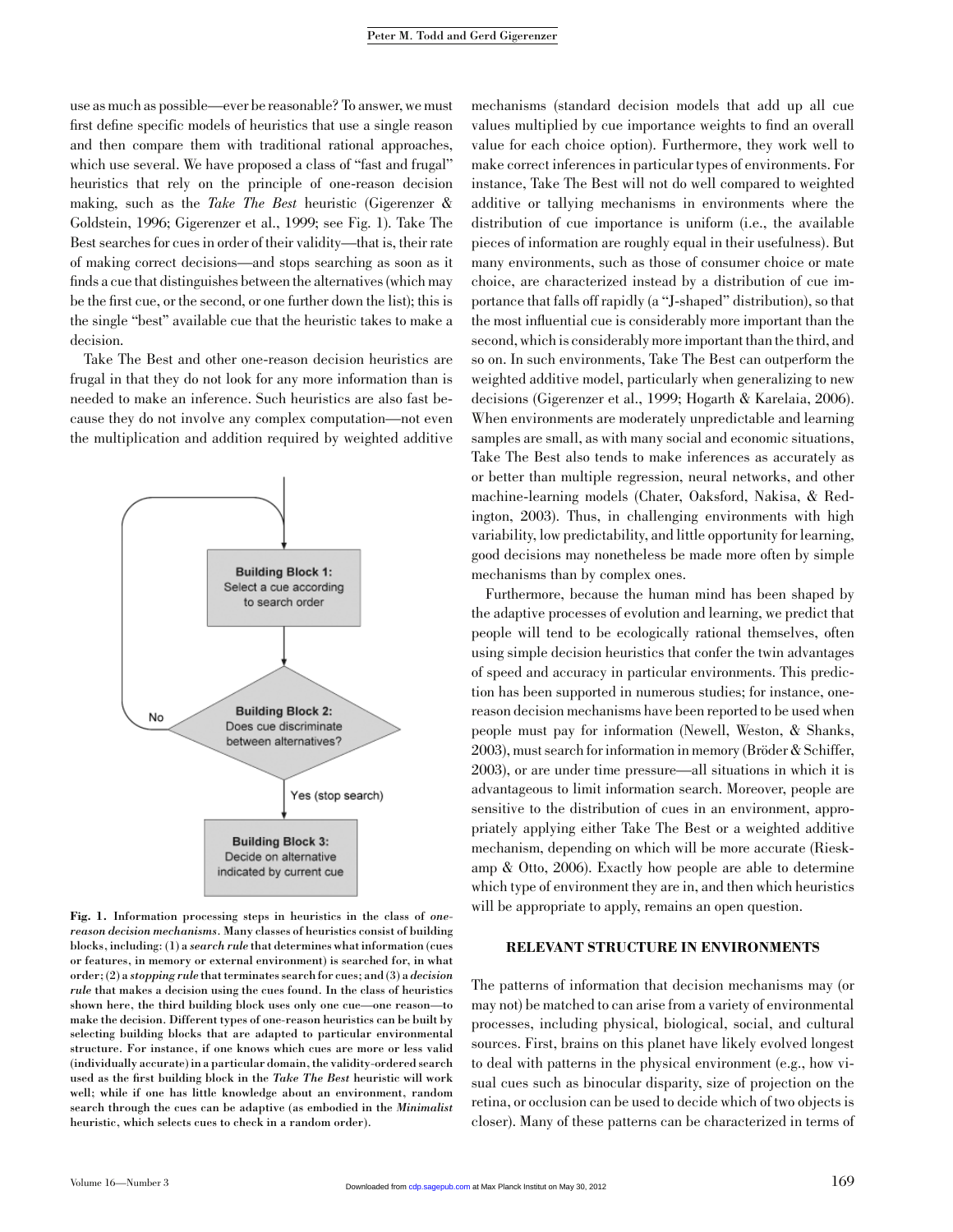cue validities (how often a cue indicates a correct decision), discrimination rates (how often a cue distinguishes between decision alternatives, regardless of its correctness), and redundancies (correlations between cue values across alternatives). Patterns in the occurrence of events in time and space also matter: People use satisficing heuristics that set aspiration levels (for instance, a minimal acceptable job salary or a maximal acceptable house-buying price) for searching through sequences of options when it is difficult to return to previously seen options and to tell what options lie ahead (as on job, housing, or even mating markets—Gigerenzer et al., 1999). And humans and other animals searching for resources that occur in patches (such as fruits on bushes or information on Web sites) do best using incremental or decremental rules, which increase or decrease the tendency to stay in a patch with each resource item found, depending on whether patches have widely varying or roughly equal numbers of resources (Hutchinson & Gigerenzer, 2005).

Probably most important for humans are structures in and from social environments. We can use satisficing heuristics to make ecologically rational decisions about other people as potential mates based on the sequential pattern of people we have previously encountered (Gigerenzer et al., 1999). We can use the majority rule (which simplifies computation by just tallying yes/ no judgments rather than, for instance, weighting them according to importance of different judges) and other heuristics to make group decisions about people as potential employees, based on the distribution of information within our group (Todd et al., in press). Patterns of recognition knowledge gained by individuals via social exchange can be successfully exploited by the recognition heuristic mentioned earlier (Gigerenzer et al., 1999) to decide which of two items is larger (e.g., cities) or more successful (e.g., tennis players or stocks), and such recognition patterns are also given prominence in group decision making (Reimer & Katsikopoulos, 2004). But people do not use the recognition heuristic blindly—rather they seem to evaluate intuitively its ecological rationality for a given situation (via mechanisms that have been associated with particular neural structures—see Gigerenzer, 2007). For instance, few people rely on name recognition when they know that they have heard of a city (e.g., Chernobyl) for a reason that is uncorrelated with its size.

Environment structures are also specifically created by cultures or institutions to influence the behavior of others, as in the organ-donor example earlier. Sometimes this is felicitous, as when traffic laws determining intersection right-of-way are designed hierarchically to match our one-reason decision mechanisms (Todd et al., in press). In other cases, institutions create environment structures that do not fit well with people's decision mechanisms and instead cloud minds and lead to poor choices. For instance, information about medical treatments is often represented in terms of misleading relative risks (e.g., stating that mammography screening reduces mortality risk by 25%) whereas absolute risks would lead to greater understanding (e.g., explaining that 25% mortality reduction means

going from 4 cancer deaths out of 1,000 without screening to 3 out of 1,000 with screening; see Todd et al., in press).

Finally, some forms of environment structure emerge without design through the social interactions of multiple decision makers. For instance, people choosing a city to move to are often attracted by large, vibrant metropolises, so that ''the big get bigger,'' which can result in a J-shaped (or power-law) distribution of city populations (i.e., a few teeming burgs, a number of medium-sized ones, and numerous smaller towns). Such an emergent distribution can be seen in many domains where people make active choices, such as buying books (leading to a few bestsellers and many languishing titles) or visiting Web sites (a few Yahoos versus countless low-traffic personal Web pages). This structure can in turn be exploited by heuristics for choice or estimation that, for instance, rely on the fact that most objects are not big (Gigerenzer et al., 1999). Similarly, drivers may choose a parking space using a particular satisficing heuristic that creates a pattern of taken and still-available spots that serves as the environment for future drivers to search through with their own heuristic (Hutchinson & Gigerenzer, 2005). In these cases, individuals are, through the effects of their own choices, essentially shaping the environment in which they and others must make further choices, creating the possibility of a coadapting loop between mind and world.

### LOOKING AHEAD

Studying ecological rationality as the fit between structures of information-processing mechanisms in the mind and structures of information in the world gives us three things to focus on: the mind (decision heuristics), the world (information patterns), and how they can match. So far, only a modest set of the simple heuristics contained in the mind's adaptive toolbox have been explored. To uncover more of its contents, we can proceed in two directions. Delving downwards, we need to expand our understanding of the set of building blocks and deeper evolved abilities (e.g., the capacities for recognition or for trust) that can combine to create decision mechanisms. Connecting upwards, it is necessary to consider how the adaptive toolbox of heuristics for inference and preference ties in with other cognitive, memory, perceptual, and motor systems to produce adaptive behavior (as has been done in implementing the recognition heuristic within a broader cognitive modeling framework—see Schooler & Hertwig, 2005).

Researchers have also started to put together a vocabulary for describing environment structures, for instance, in terms of cue validities and distributions of objects. This effort is still woefully incomplete and incohesive, though. Useful ways to describe psychologically relevant aspects of spatial structure, temporal patterns, and social environments (among others) must be developed or imported from other disciplines.

However, the greatest challenge is tying the two types of structure, mental and environmental, together. Researchers can